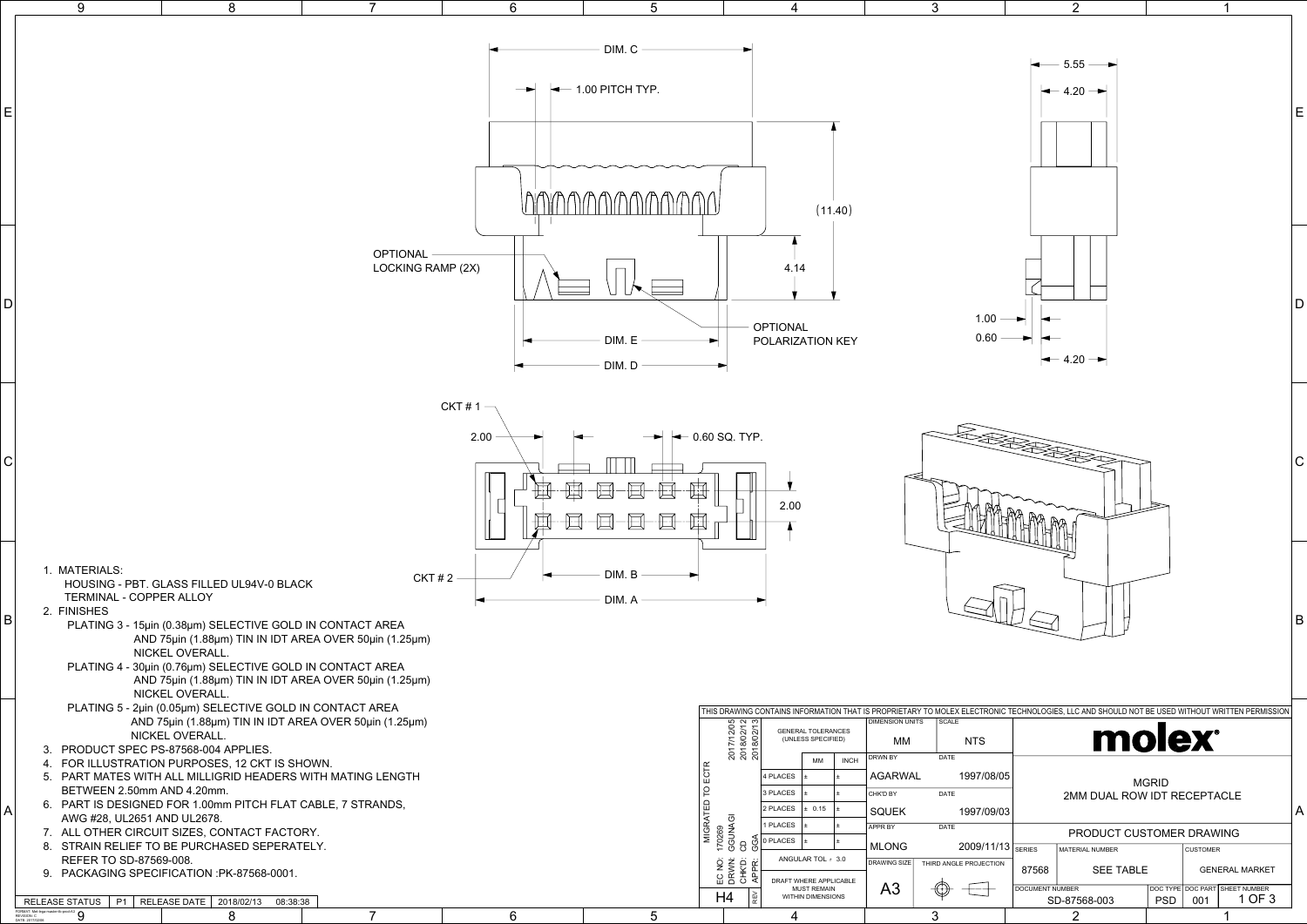| 9                                                                     |                | 8                          |                                                                                                                | 6 | 5                                       |                                                                                                                                                                                                                  | 3                                                                                                                                                                                                              | 2                                                                                                                                                                                                                                                                                                            |                                                                                                                                                                                                                                                                                                                                                                                                                                                                                  |                       |  |
|-----------------------------------------------------------------------|----------------|----------------------------|----------------------------------------------------------------------------------------------------------------|---|-----------------------------------------|------------------------------------------------------------------------------------------------------------------------------------------------------------------------------------------------------------------|----------------------------------------------------------------------------------------------------------------------------------------------------------------------------------------------------------------|--------------------------------------------------------------------------------------------------------------------------------------------------------------------------------------------------------------------------------------------------------------------------------------------------------------|----------------------------------------------------------------------------------------------------------------------------------------------------------------------------------------------------------------------------------------------------------------------------------------------------------------------------------------------------------------------------------------------------------------------------------------------------------------------------------|-----------------------|--|
| Е<br>D                                                                |                |                            | <b><i>ITTYITYYTYYTYYTYYTYYTYYTYYTYY</i></b><br>87568-**4*<br>POLARIZATION ONLY<br>(APPLICABLE FOR 14 TO 50CKT) |   |                                         | UTAMAN MARKA TARAFAN TA<br>87568-**9*<br>POLARIZATION AND RAMP LOCKING<br>(APPLICABLE FOR 14 TO 50 CKT)                                                                                                          | 87568-10**<br>87568-12**<br>87568-14**<br>87568-16**<br>87568-20**<br>87568-22**<br>87568-24**<br>87568-26**<br>87568-30**<br>87568-32**<br>87568-34**<br>87568-36**<br>87568-40**<br>87568-44**<br>87568-50** | ENGINEERING CKT.<br>B<br>A<br><b>NUMBER</b><br>SIZE<br>10<br>12<br>14<br>16 22.65 14.00 20.90 17.65 16.55<br>20<br>22<br>24<br>26<br>30<br>32<br>34<br>36<br>40<br>44<br>50 56.65 48.00 54.90 51.65 50.55                                                                                                    | C<br>D<br>16.65 8.00 14.90 11.65 10.55<br>18.65   10.00   16.90   13.65   12.55<br>  20.65   12.00   18.90   15.65   14.55  <br>26.65 18.00 24.90 21.65 20.55<br>28.65 20.00 26.90 23.65 22.55<br>30.65 22.00 28.90 25.65 24.55<br>32.65 24.00 30.90 27.65 26.55<br>36.65 28.00 34.90 31.65 30.55<br>38.65 30.00 36.90 33.65 32.55<br>40.65 32.00 38.90 35.65 34.55<br>  42.65   34.00   40.90   37.65   36.55<br>46.65 38.00 44.90 41.65 40.55<br>50.65 42.00 48.90 45.65 44.55 | E.                    |  |
|                                                                       |                |                            |                                                                                                                |   |                                         |                                                                                                                                                                                                                  | $87568 -$ ****                                                                                                                                                                                                 |                                                                                                                                                                                                                                                                                                              |                                                                                                                                                                                                                                                                                                                                                                                                                                                                                  |                       |  |
|                                                                       |                |                            |                                                                                                                |   |                                         |                                                                                                                                                                                                                  | CKT. SIZE                                                                                                                                                                                                      | - PLATING OPTION                                                                                                                                                                                                                                                                                             |                                                                                                                                                                                                                                                                                                                                                                                                                                                                                  |                       |  |
| $\mathsf C$                                                           |                |                            | TIMINININININININININININI<br>87568-**6*<br>NO POLARIZATION/RAMP FEATURE<br>(APPLICABLE FOR 10 TO 50 CKT)      |   |                                         |                                                                                                                                                                                                                  | 4 - WITH POLARIZATION ONLY FOR 14-50 CKT<br>6 - WITHOUT POLARIZATION AND RAMP LOCKING                                                                                                                          | (SEE SHEET 3)<br>POLARIZATION KEY<br>& LOCKING RAMP OPTION<br>7 - WITH SINGLE RAMP LOCKING ONLY FOR 10 & 12 CKT<br>9 - WITH POLARIZATION AND RAMP LOCKING 14 - 50 CKT<br>10-12 CIRCUIT SIZE HAS ONLY ONE RAMP FOR LOCKING (OPTIONAL)<br>14-50 CIRCUIT SIZE HAS BOTH POLARIZATION AND RAMP LOCKING (OPTIONAL) |                                                                                                                                                                                                                                                                                                                                                                                                                                                                                  |                       |  |
| B                                                                     |                |                            | 11MMI<br>r II 1111                                                                                             |   |                                         |                                                                                                                                                                                                                  |                                                                                                                                                                                                                |                                                                                                                                                                                                                                                                                                              |                                                                                                                                                                                                                                                                                                                                                                                                                                                                                  |                       |  |
|                                                                       |                |                            |                                                                                                                |   |                                         | THIS DRAWING CONTAINS INFORMATION THAT IS PROPRIETARY TO MOLEX ELECTRONIC TECHNOLOGIES, LLC AND SHOULD NOT BE USED WITHOUT WRITTEN PERMISSION<br><b>GENERAL TOLERANCES</b>                                       | DIMENSION UNITS<br><b>SCALE</b>                                                                                                                                                                                |                                                                                                                                                                                                                                                                                                              |                                                                                                                                                                                                                                                                                                                                                                                                                                                                                  |                       |  |
|                                                                       |                |                            |                                                                                                                |   |                                         | 2017/12/05<br>2018/02/12<br>2018/02/13<br>(UNLESS SPECIFIED)                                                                                                                                                     | МM<br><b>NTS</b><br>DATE<br>DRWN BY                                                                                                                                                                            |                                                                                                                                                                                                                                                                                                              | <b>molex</b>                                                                                                                                                                                                                                                                                                                                                                                                                                                                     |                       |  |
| A                                                                     |                |                            | 87568-**7*<br>SINGLE RAMP LOCKING ONLY<br>(APPLICABLE FOR 10 TO 12 CKT)                                        |   | $\propto$<br>ECT<br>$\circ$<br>$\Omega$ | MM<br><b>INCH</b><br>4 PLACES<br>3 PLACES<br>2 PLACES<br>0.15<br>MIGRATEL<br>170269<br>GGUNAGI<br>CD<br>1 PLACES<br>0 PLACES<br>ANGULAR TOL ± 3.0<br>EC NO:<br>DRWN:<br>DRWD:<br>ABBB:<br>DRAFT WHERE APPLICABLE | <b>AGARWAL</b><br>1997/08/05<br>DATE<br>CHK'D BY<br>1997/09/03<br><b>SQUEK</b><br>DATE<br>APPR BY<br><b>MLONG</b><br>DRAWING SIZE<br>THIRD ANGLE PROJECTION                                                    | 2009/11/13<br><b>MATERIAL NUMBER</b><br><b>SEE TABLE</b><br>87568                                                                                                                                                                                                                                            | <b>MGRID</b><br>2MM DUAL ROW IDT RECEPTACLE<br>PRODUCT CUSTOMER DRAWING<br><b>CUSTOMER</b>                                                                                                                                                                                                                                                                                                                                                                                       | <b>GENERAL MARKET</b> |  |
| RELEASE STATUS                                                        | P <sub>1</sub> | 2018/02/13<br>RELEASE DATE | 08:38:38                                                                                                       |   |                                         | <b>MUST REMAIN</b><br>H4<br>WITHIN DIMENSIONS                                                                                                                                                                    | A <sub>3</sub><br>₩                                                                                                                                                                                            | <b>DOCUMENT NUMBER</b><br>SD-87568-003                                                                                                                                                                                                                                                                       | DOC TYPE DOC PART SHEET NUMBER<br>PSD<br>001                                                                                                                                                                                                                                                                                                                                                                                                                                     | 2 OF 3                |  |
| FORMAT: Met-lega-master-tb-prod-A3<br>REVISION: C<br>DATE: 2017/02/06 |                | 8                          |                                                                                                                | 6 | $5\overline{)}$                         |                                                                                                                                                                                                                  | 3                                                                                                                                                                                                              | $\overline{2}$                                                                                                                                                                                                                                                                                               |                                                                                                                                                                                                                                                                                                                                                                                                                                                                                  |                       |  |



|              | ONIC TECHNOLOGIES, LLC AND SHOULD NOT BE USED WITHOUT WRITTEN PERMISSION: |                  |                          |                        |  |  |  |  |
|--------------|---------------------------------------------------------------------------|------------------|--------------------------|------------------------|--|--|--|--|
|              | <b>molex</b>                                                              |                  |                          |                        |  |  |  |  |
| 08/05        | <b>MGRID</b><br>2MM DUAL ROW IDT RECEPTACLE                               |                  |                          |                        |  |  |  |  |
| )9/03        |                                                                           |                  |                          |                        |  |  |  |  |
|              | PRODUCT CUSTOMER DRAWING                                                  |                  |                          |                        |  |  |  |  |
| 11/13        | <b>SERIES</b>                                                             | MATERIAL NUMBER  | <b>CUSTOMER</b>          |                        |  |  |  |  |
| <b>CTION</b> | 87568                                                                     | <b>SEE TABLE</b> | <b>GENERAL MARKET</b>    |                        |  |  |  |  |
|              | <b>DOCUMENT NUMBER</b><br>SD-87568-003                                    | PSD              | DOC TYPE DOC PART<br>001 | SHEET NUMBER<br>2 OF 3 |  |  |  |  |